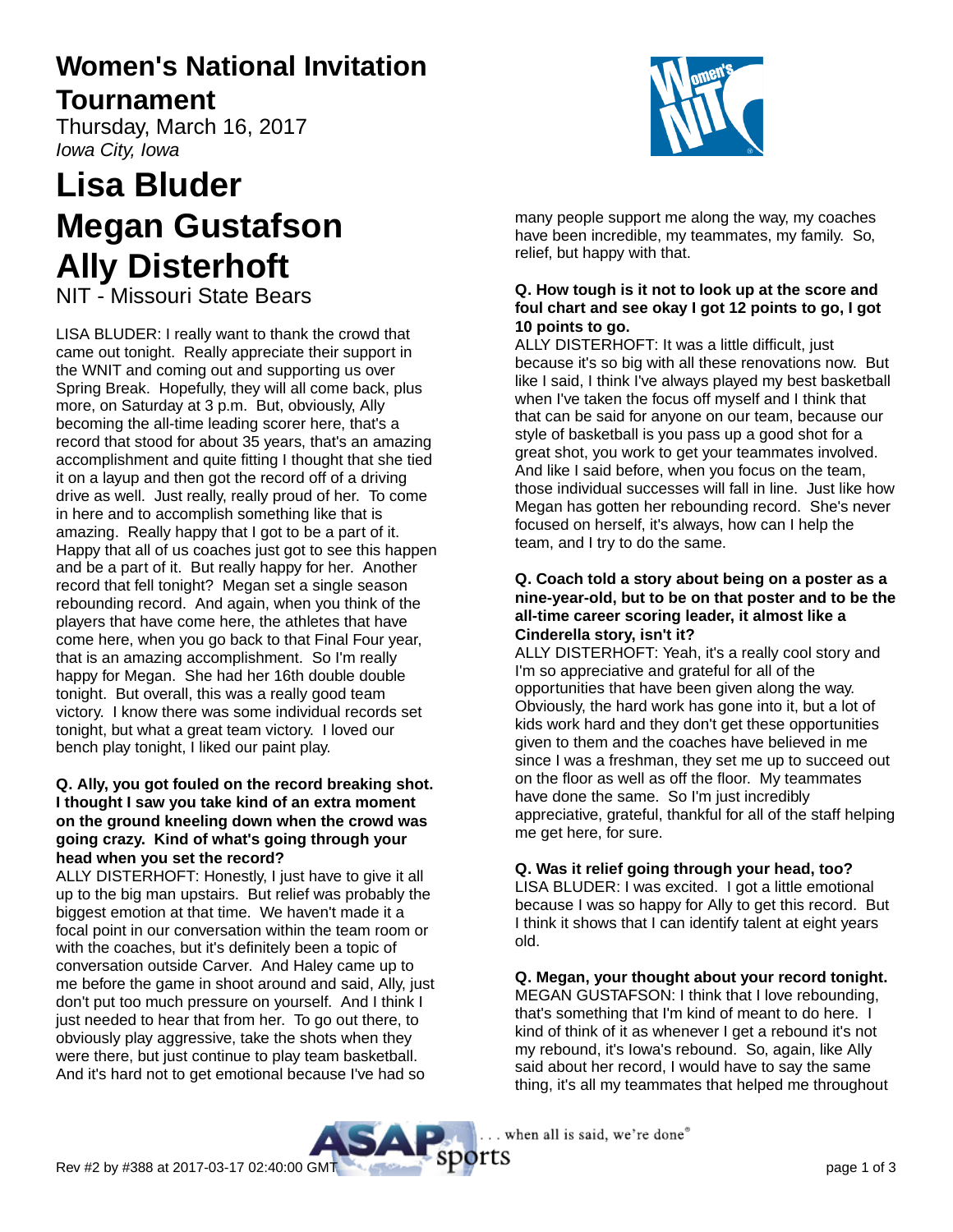this time , and coaches have always believed in me in rebounding, so I'm really happy about it.

#### **Q. Ally, what did you think about the crowd reaction? It was clear that everybody knew what was at stake.**

ALLY DISTERHOFT: I know. I missed them a few times too. I knew it, because I would miss and they would go, "oh" and I was like, sorry, guys, we'll get the next one, I promise. But the crowd, our fan support in my four years here has been incredible. There's nothing like being an Iowa Hawkeye, running out of that tunnel, hearing the fans cheering you on. And their support over the fast four years has been incredible. So, really appreciative for them, grateful for tonight, hoping we can get something similar against South Dakota on Saturday.

#### **Q. How do you feel about having to come out and play again in a mere 42 hours?**

MEGAN GUSTAFSON: Ready to go. I think we're going to get some good night sleep, rest, and get ready to have a good practice tomorrow and some film, too.

#### **Q. Ally, does it feel like this pressure is now off you? Do you think now, okay, let's see what we can do the rest of the way?**

ALLY DISTERHOFT: Yeah, I think that it's always kind of been in the back of my mind that this was possible. And just because it's been in the conversation, like I said, outside of Carver, it has been weighing a little bit on me, I think, subconsciously. Even though, like I said, coaches, teammates have done a great job of taking that pressure off. But yeah, hopefully now we can just go out there and just compete really hard and try to make good things happen for the team.

#### **Q. Did you guys feel like you were a little bit rusty in the first quarter, that it was just sort of some early turnovers, because you haven't played a game for forever.**

ALLY DISTERHOFT: Yeah, I think that that's just sometimes how basketball goes. They go on some of their runs, we go on some of ours. We have been practicing really hard over the course of the past week and a half, two weeks, so can't really blame it on that, because we have really been getting after it in practice. But I think once you start getting into the flow of things a little bit more that you could really tell that.

#### **Q. Hannah had 10 points, just bam, bam, bam. Can you talk about that.**

LISA BLUDER: We just felt like we had an inside height advantage and talent advantage. I felt like we had both. And we needed to take advantage of it. It was one of our keys is to push the ball and get the ball inside. If you've never gone against Megan and

Hannah, it's pretty tough in that first time it happens to you.

#### **Q. Following up on that, 15 points in the paint that's a pretty high number.**

LISA BLUDER: Yeah, and what I was happy about is when they went to zone we were still able to get it into the paint and that's where Hannah really got some of hers was against the zone. So that was nice to see. We talked to our team a lot about stressing a good shot from a not such a good shot. And tonight I think we set a WNIT record for field goal percentage in a game. We shot over 60 percent, I believe, from the field. And we had 23 assists too, so I thought that was really great team basketball.

#### **Q. Nice to see Christina out there. When did she kind of get back to game readiness?**

LISA BLUDER: She was completely -- she was healed of her concussion, but when you're out that long, you got to get your legs back. And it was nice to see her. I thought off of the bench we had a lot of really good performances off the bench. And we only played 21 minutes for Ally and for Mak. Those are our leading minutes, and that bodes well for Saturday, when you do have a quicker turn around.

#### **Q. Ally tied the record and there was a point where she came over and you two, you said something to her. Was that to do with the record or something completely opposite.**

LISA BLUDER: I said, do you want to get it tonight or do you want to get it on Saturday. And she said, tonight. And I said, okay, we're going to leave her in then. So we had a significant lead and I could have taken her out, definitely. I thought it might have been kind of fun to tie it today and break it on Saturday, but I think she just wanted it over with and so I was going to listen to what she said.

#### **Q. Why has it taken so long for someone to break that record that is a lot of points but...**

LISA BLUDER: It's a lot of points, yeah, you score over 2,000 points and it has to be the perfect storm. Like you have to come in and you really have to stay healthy and you have to start all four years in order to accomplish a goal like that. And not all the time does all that happen, right? And then you have to be pretty good scorer on top of it. So, Ally just, obviously, had a good opportunity, she stayed healthy, and she was a very good basketball player.

#### **Q. It's not out of the realm of possibility it could be broken in two years.**

LISA BLUDER: Yeah, that's the goal that's really what we would like to see happen is this, to Megan to add on to it and then somebody else add on to it after that.

. when all is said, we're done"